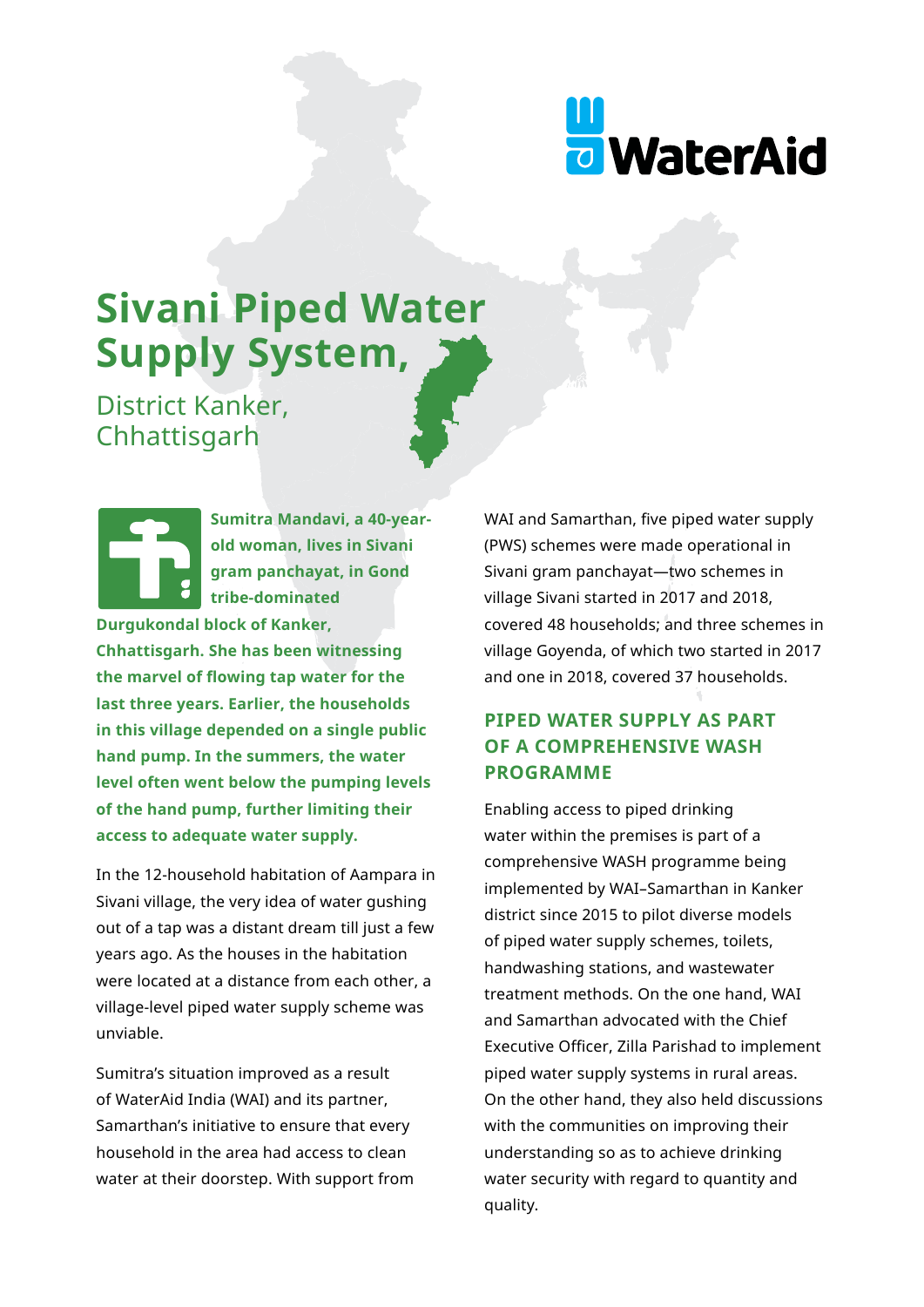Around the same time, the Public Health and Engineering Department (PHED) in Chhattisgarh was also replacing hand pumps (which were considered to be low yielding and unsustainable) with mini piped water schemes, using existing boreholes, wherever possible, or new ones. The gram panchayats had been building their own mini power pump schemes with stand posts for several years, with the support of PHED. With some initial support and setting up of the piped water schemes, the systems were handed over to the gram panchayats or the constitutionally mandated Village Water and Sanitation Committees (VWSCs) for operations and maintenance (O&M). However, in most villages, VWSCs were more or less nonfunctional and the system would fall into disrepair in no time.

### **HABITATION LEVEL PIPED WATER SUPPLY SCHEME AT SIVANI**

Until 2015, the water supply schemes in Sivani gram panchayat were based on groundwater sources, such as hand pumps and open wells. At Sivani<sup>1</sup>, the gram panchayat decided that the dispersed settlement pattern was a challenge for piped water supply coverage and that the only option was to provide small electric motorised power pumps drawing water from boreholes, with an overhead tank and domestic water connections at the individual habitation level.

At the same time, WAI and Samarthan had been working on generating a demand for toilets, and on their design in terms of quality, convenience, and privacy. The daily lives of the community had been impacted

and the programme on open defecation free (ODF) sustainability had led to widespread behaviour change, inducing communities with a history of open defecation to adopt new habits. While leach pit toilets were promoted in Sivani, bio-toilets were the appropriate choice in other gram panchayats due to the rocky or water-logged terrain, which is not suited for twin leach pit toilets. Additionally, the community soon realised that piped water was important because toilets without water supply were ineffective and became unused over a period of time.

Thus, it was decided to implement a habitation level piped water supply scheme. WAI and Samarthan<sup>2</sup> worked on leveraging government funds as well as adopting a demand-driven approach to facilitate participatory decision making and ownership at all levels. It was also observed that in Sivani gram panchayat, the VWSC focussed on sanitation more than water supply. Hence, scheme-level Peyjal Prabandhan Samitis (drinking water management committees) were constituted at the habitation level.

The peyjal samiti draws on self help groups $3$ (SHGs) for its membership and comprises only women who are part of the SHG. There is social capital built around SHGs, and this was tapped for work on the PWS scheme. The SHG functionaries were already trained to manage accounts, and as members of the peyjal samiti, they were additionally trained on various aspects of piped water supply, operations, management, water quality testing etc. These samitis were provided with continuous support in terms of creating

<sup>&</sup>lt;sup>1</sup> Sivani gram panchayat has nine habitations about 1-2 km away from each other.

<sup>2</sup> Drinking water security is a core area of their work and they have been working in Chhattisgarh since 2004.

<sup>&</sup>lt;sup>3</sup> Since August 2017, WAI–Samarthan has adopted the strategy of training SHG women in its 25 project panchayats to manage PWS.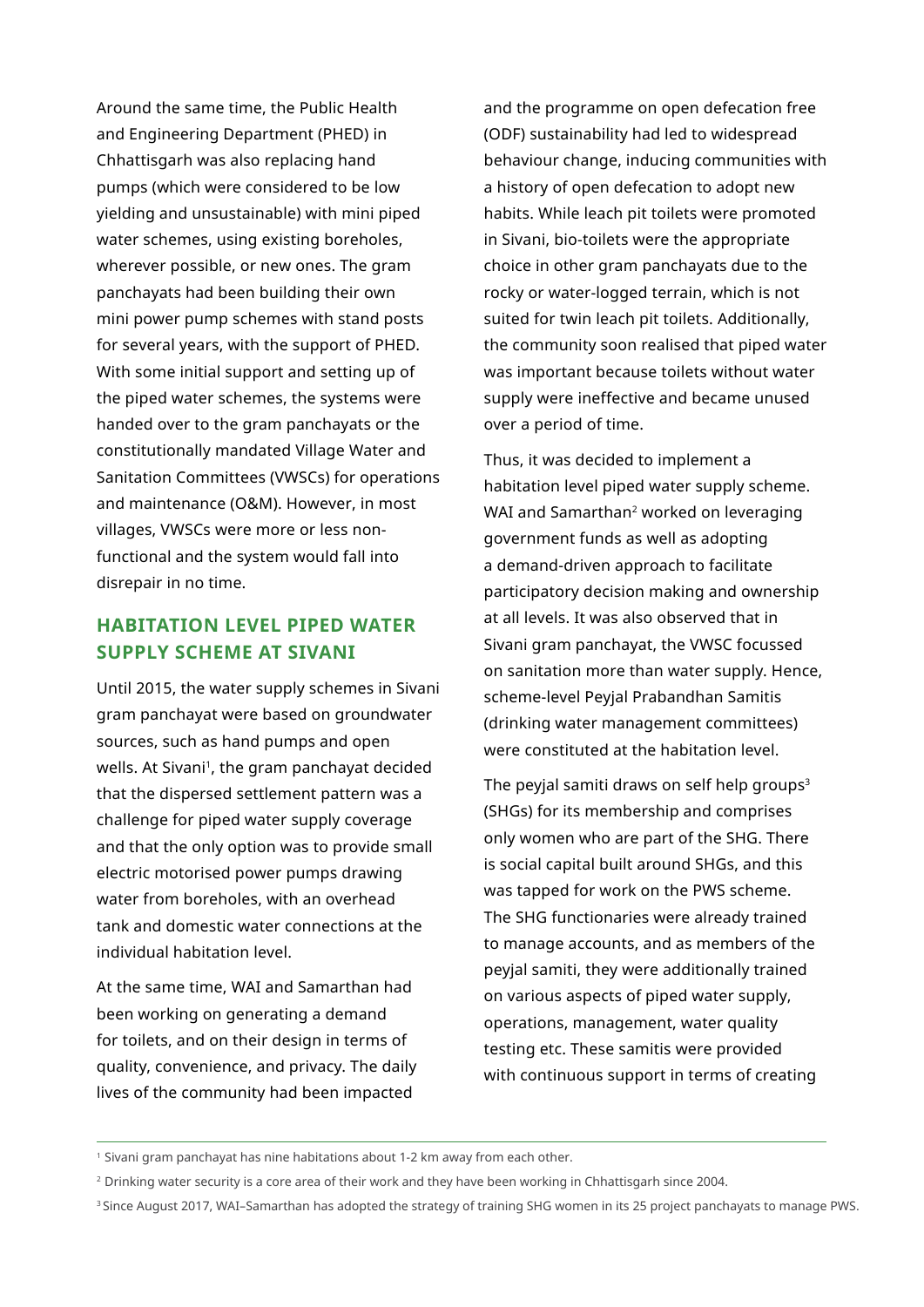

**Water supply system at household level**

awareness, training, and handholding on various aspects of drinking water supply and sanitation; such as planning, implementation, management, as well as O&M. Efforts were made to ensure that the gram panchayat as well as the peyjal samiti developed an understanding of the rural drinking water supply and sanitation programmes, and were empowered to shoulder their responsibilities. The project ensured equity in access to the scheme in all villages.

The committee managed the operations and finances of the system, fixing and collection of tariffs, and raising demand with the gram panchayat about the system's faults and repairs. The peyjal samiti was also involved in selecting the borewell, its preparation, cleaning, and selection of the location to install an overhead storage tank. They were also responsible for ensuring proper construction and for the laying of pipelines from the overhead storage tank to the households.

Funds to the tune of INR 8.31 lakh were leveraged from Sivani gram panchayat for full financing of the capital costs for constructing the PWS. Moreover, connection charges for households below the poverty line (BPL) were waived off.

At Aampara, water from the hand pump, which was converted into a tubewell through deepening, is being pumped into a 1,000 litre capacity overhead storage tank using a 1HP (horse power) submersible pump through a rising main. Before going ahead with the project, it was ensured that the tubewell yielded fluoride-free drinking water. Water from the overhead tank is supplied by gravity to the habitation through a 1.13km distribution network and a stand post. The frequency of water distribution is decided by the Peyjal Prabandhan Samiti. In most of the habitations, water is supplied for two hours each in the morning and evening. However, water supply is restricted further during summers.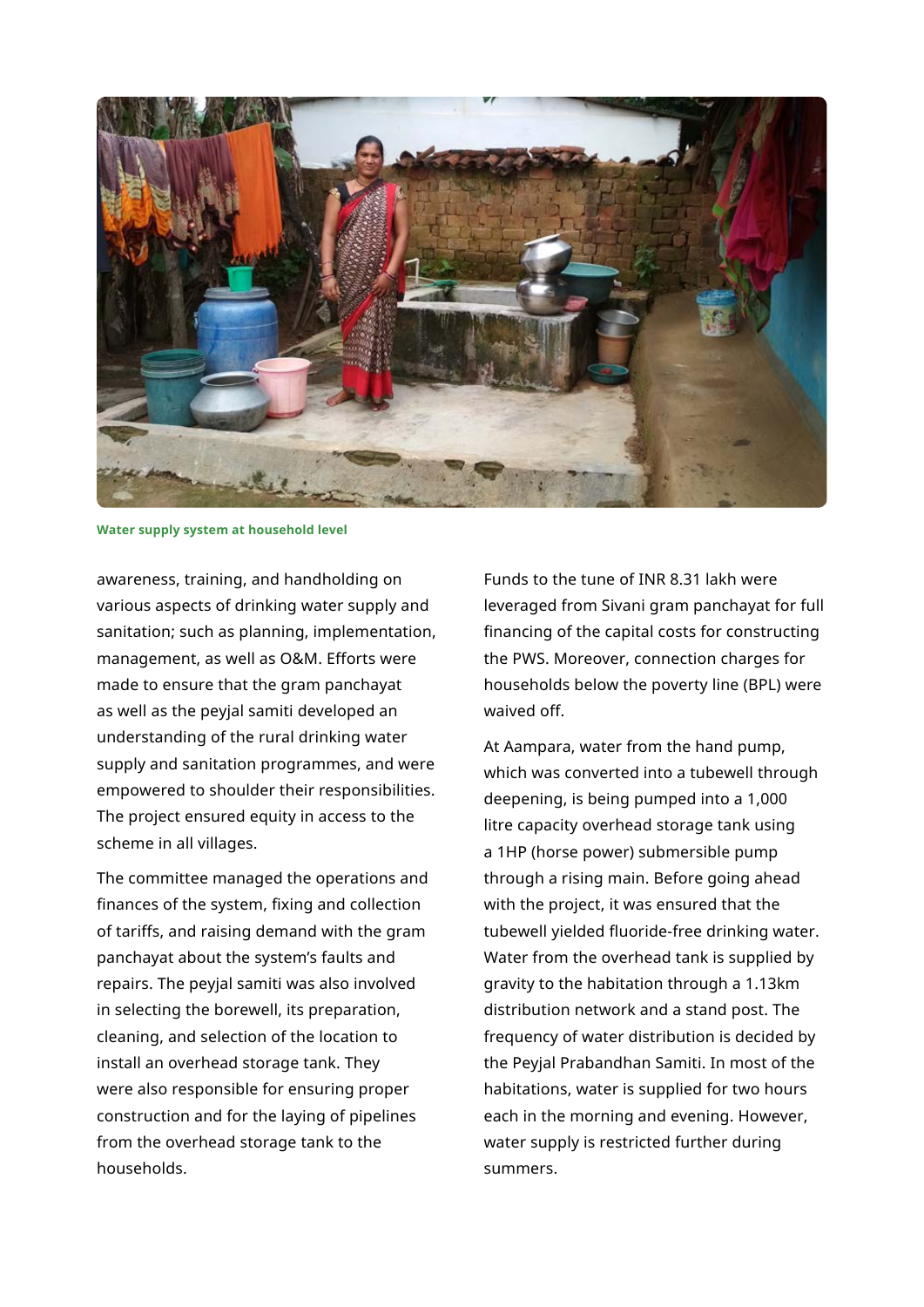The Aampara habitation now has 100 per cent tap connectivity through groundwater for drinking and domestic purposes. Sumitra has two tap connections; one in her toilet and one in her kitchen. She is relieved that she no longer has to run around to collect water, and can focus on productive work instead.

#### **THRUST ON SOLAR-BASED PIPED WATER SYSTEMS**

As per the report on the Saubhagya website<sup>4</sup>; as of 31 March 2019, all the villages in Kanker have been electrified. Only 18,734 (2.44 per cent) households in the state are yet to be connected to the grid. The state not only boasts of a good record on electrification, but has also taken a lead<sup>5</sup> in installing solar pumps for rural water supply. This is reflected in the Sivani gram panchayat, where, in some of the piped water supply systems, solar powered pumps have been introduced.

One solar pump and four power pumps were installed in five habitations, while the pipeline has been extended to supply piped water to 93 households<sup>6</sup>. In all the five habitations, peyjal samitis were set up at the scheme level to handle the O&M for the power pump, stand posts, and piped water supply.

On an average, INR 25 is collected per household per month towards O&M. The decision regarding the user charge was left to the peyjal samiti and they decided on INR 20 in some habitations such as Aampara, and INR 30 in others. Some committees, such as in Sivani main village, have set up a bank account and others like in Aampara, plan to

follow suit. Book keeping is maintained by the peyjal samiti and the income and expenditure for water supply is systematically tracked. Training was provided at Aampara habitation on community hygiene practices, safe drinking water, sanitation, safe handling of water, protection of drinking water sources, and operation of the piped water supply scheme.

The cost of recovery for O&M goes towards payment of electricity charges for running the system; between INR 100 to INR 200 a month per habitation, on an average. Minor repairs are done by the committee, while major costs for repairs are borne by the gram panchayat. Fund mobilisation is done by PHED for major repairs, following a request by the gram panchayat.

The scheme does not hire an operator and this has reduced their costs. The woman who resides next to the system takes responsibility for its operation. In her absence, the responsibility is passed on to others. The valve needs to be operated in case of solarbased systems, whereas for electricity-based systems, the work is simpler and involves just switching the system on.

## **CASE OF GOYENDA VILLAGE: INTERCONNECTED SYSTEM OF SOLAR AND ELECTRIC-BASED PWS**

The Ganga Peyjal Prabhandhan Samiti was set up in Goyenda village in Sivani gram panchayat in 2018 with the support of WAI and Samarthan. There are twelve households that get piped water supply from the solar-

<sup>4</sup> https://saubhagya.gov.in/

<sup>5</sup> Chhattisgarh has been doing well in the country in the front of providing domestic water connections under the National Rural Drinking Water Programme (NRDWP). The state also had a major achievement when it was at the forefront at the countrywide level for installing solar pumps. The CREDA is currently working on solar-based mini piped water supply systems

<sup>6</sup> PWS schemes in Sivani gram panchayat – two schemes in village Sivani (Nov 2017 & March 2019) covering a total of 56 households; three schemes in village Goyenda (Feb 2018, Nov 2018, March 2019) covering 37 households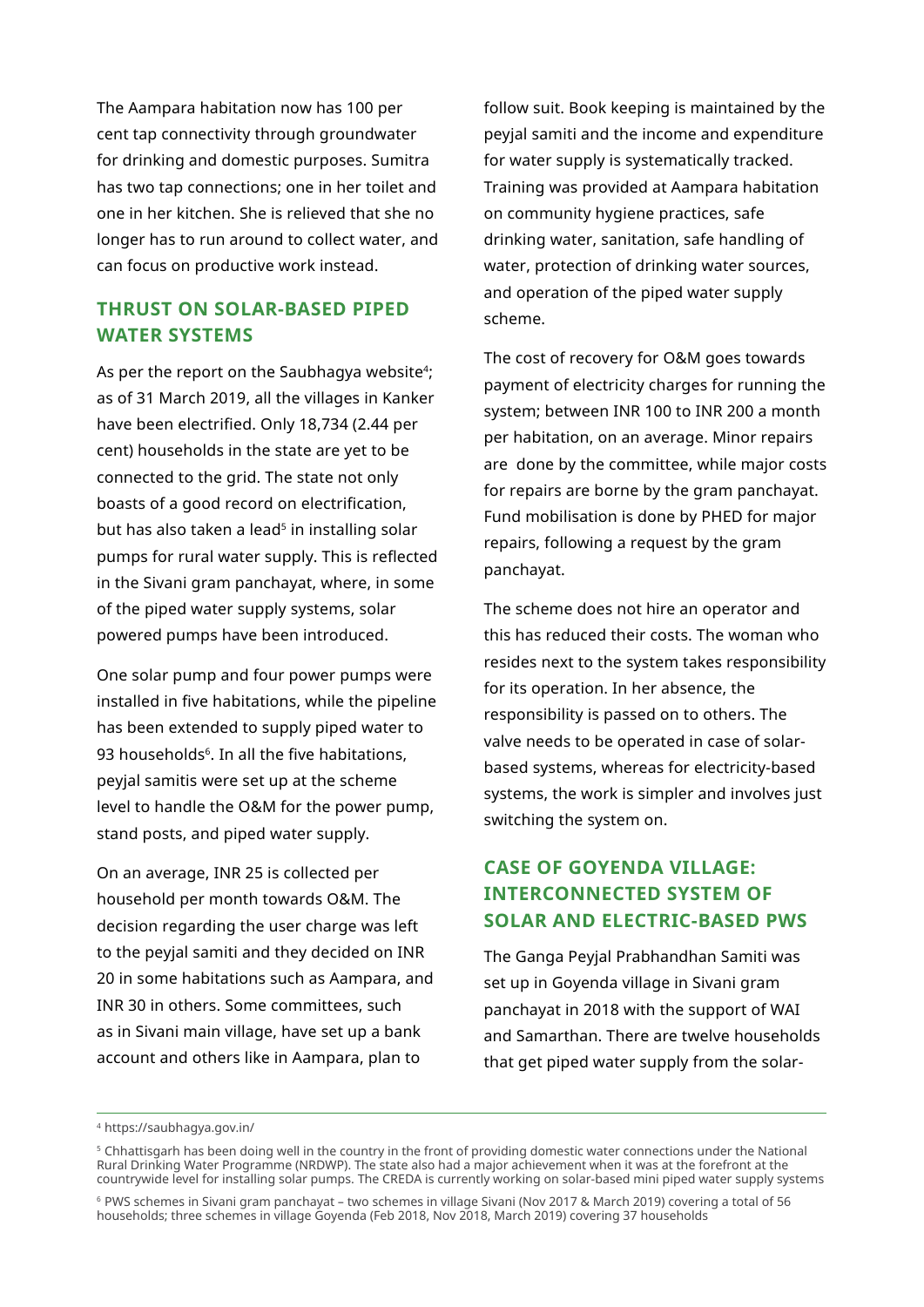

**The piped water scheme at Sivani main village**

based water pumping scheme. Solar energy for water pumping based on photovoltaic (PV) technology that converts solar energy into electrical energy to run a DC or AC motor-based water pump is emerging as an alternative to conventional electricity and diesel based pumping systems in the district and state at large.

A single phase 1HP solar powered submersible pump was installed in a high yielding borewell that had a hand pump earlier. Pumped water is stored in a 2,000 litre raised tank, which has been elevated to a height of three metres to give sufficient head for the distribution system. Water supply is provided to each house through a tap, and a stand post has been constructed right below the overhead tank. Water supply from the tank is provided twice a day for two hours each in the morning and evening. The committee decided that each household should pay INR 30 per month as O&M charges. Subsequently, between (2019, two more PWS were set up in the village, both

tapping water using electricity-based water pumping systems.

Before the commencement of the scheme, a 'yield' test was done using a submersible pump and generation set. The scheme was sanctioned only after it was clear that the yield was above the desired limit of 2,800 litres per hour. Technical sanction for a solar-based scheme was accorded by the technical agency, Chhattisgarh Renewable Energy Development Agency (CREDA), while the administrative sanction was provided by the gram panchayat. In the electricity-based systems, normally the Rural Water Supply Division under the Zilla Parishad or PHED provides technical sanctions. In this case, CREDA used pre-fabricated steel structures and pre-cast RCC foundation blocks and the system was installed in a week's time.

An innovation in the system is that all the three schemes have been interconnected with each other through valves. Should any of them fail, the other two are used for providing water to the households. If the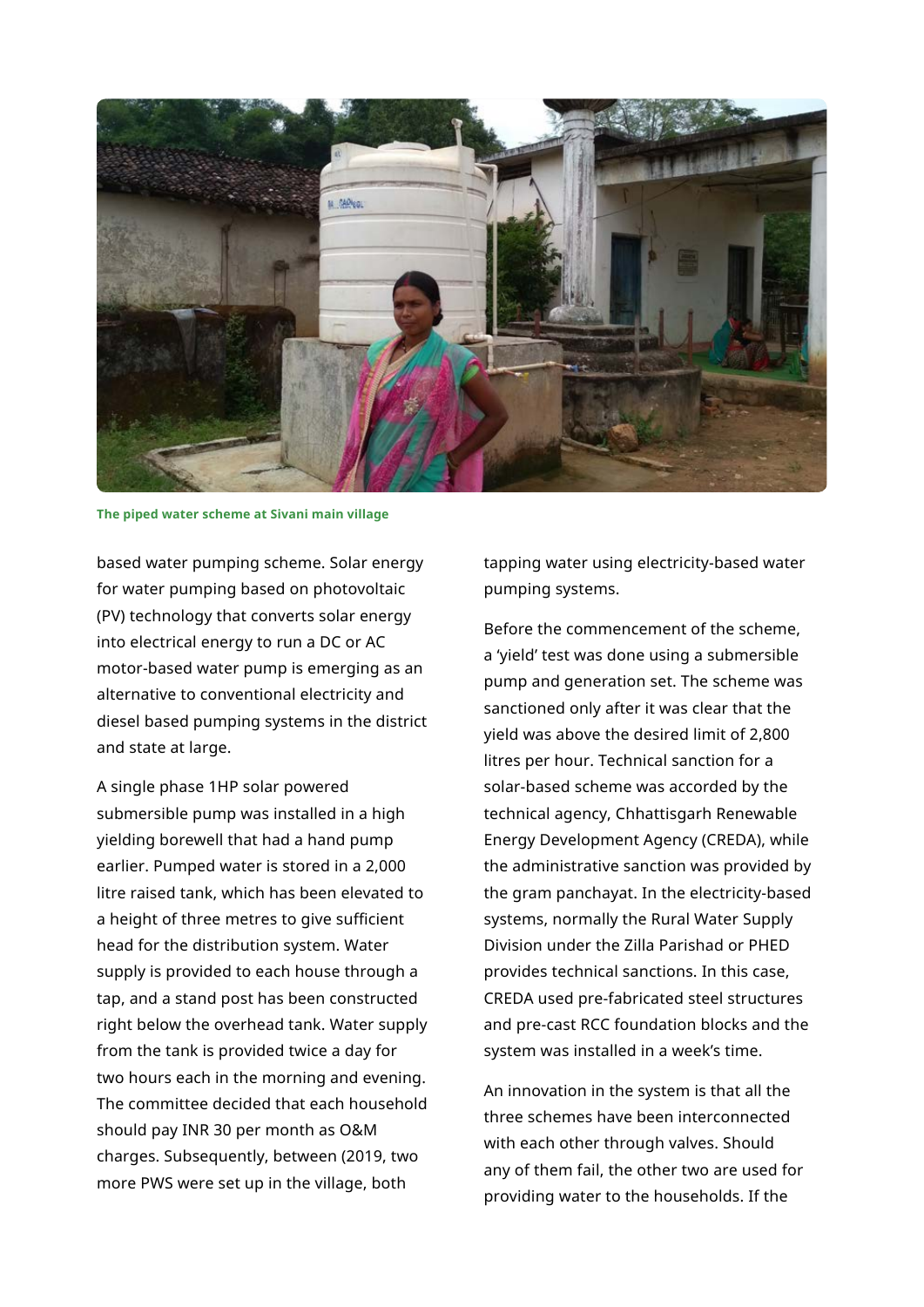

**The green dot represents a colour code used by WAI and Samarthan to categorise houses, based on toilet availability and usage; doorposts were painted with a green dot if they had, and used, toilets; red if they lacked a toilet; yellow if they had but did not use toilets; and black for households that refused to make a toilet**

solar pump does not function due to cloudy weather, the valve is adjusted so that water is supplied from the electricity-based system. Likewise, when electric supply is unavailable, water is accessed through the solar-based pumping system.

The secretary of the Ganga Peyjal Prabandhan Samiti in Goyenda ensures operation of the scheme and recovery of user charges from all the user households. The households also paid a one-time charge of INR 100 to join the scheme, which was deposited in the bank.

"Our peyjal samiti had set the user charges higher, at INR 30 a month, as compared to the other two samitis who were charging INR 20 per month. The users soon raised an objection and we had to lower the charges to INR 20 a month," says 22-year-old Tuleshwari Koliyaya, Secretary, Ganga Peyjal Prabandhan Samiti. She has, however, been pointing out the need to enhance the user charges anticipating higher costs of repair in the

long run as the system is powered by solar energy. As of now, annual maintenance for the first five years of the solar water pumping system is provided free by the manufacturer, but this does not cover all the spare parts. There have been instances in nearby villages where the solar panel was damaged and the complaint to the block office was not attended for weeks. Tuleshwari also feels that better reserves may help the system become financially sustainable over time.

These are pure solar-based systems and not dual pump-based water supply schemes that can be either powered by conventional electricity or solar energy. "The scheme is very useful, economical, eco-friendly and popular. The users of the other piped water supply (electricity-based) scheme are attracted to the solar-based scheme considering its zero electricity charges," Tuleshwari pointed out.

The peyjal samiti regularly monitors and assesses the functioning of the scheme.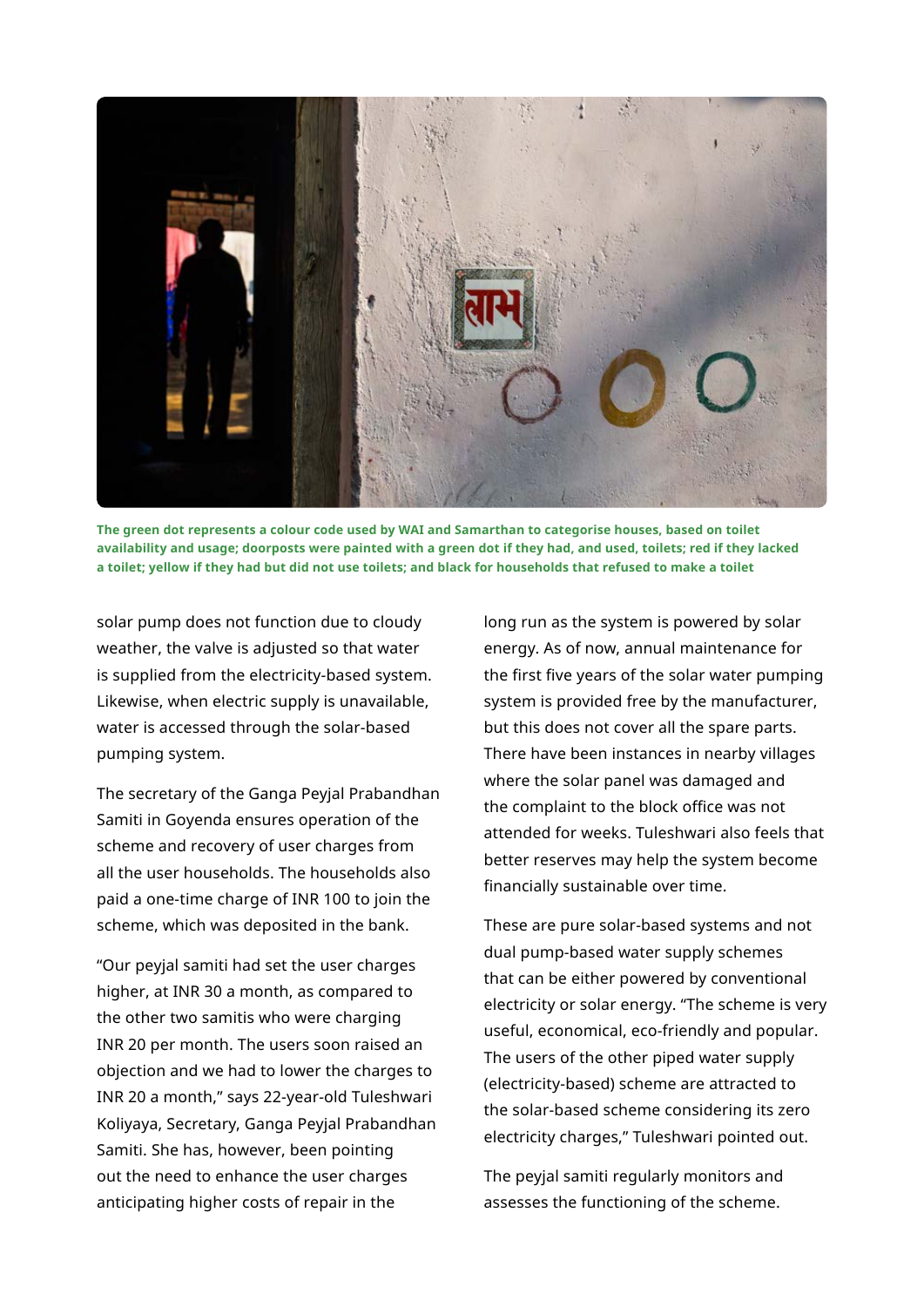Although the water table and yield are not monitored as of now, the water quality is monitored twice a year. The samiti also monitors leakages and wastage in water use. The users are advised to mend their ways, but no system of fines has been instituted yet. There is a need to reconstitute and build the capacities of the VWSCs through training sessions, so that their role in service provision gets institutionalised.

The decision to use solar-based technology was taken by the state implementing agencies, such as CREDA after a push from NITI Aayog. In the long run, solarbased systems are as economically viable as conventional electricity or diesel-based systems, but as of now the supply chain for repair and procurement of spare parts is poor. The government needs to give greater incentives for photovoltaic pumping, and policy initiatives are needed for the promotion of solar water pumping.

Samarthan had some reservations about solar-based pumping, considering its high initial costs. They have been pushing for conventional electricity-based water pumping systems to improve coverage of piped water supply schemes.

# **HANDHOLDING SUPPORT TO DISTRICT WATER AND SANITATION MISSION (DWSM)**

Samarthan has been serving as an extended delivery arm of the District Water and Sanitation Mission (DWSM) on handholding support, and acts as a link between DWSM and the gram panchayats, peyjal samitis and village communities. It has been guiding the peyjal samitis in implementing and monitoring the work related to water supply schemes and sanitation, as envisaged in



**The solar-based water pumping scheme at Goyenda**

the village action plan prepared by the gram panchayats. It played a crucial role in ensuring that the gram panchayats get requisite clearances and permissions from all authorities at various levels.

The PHED engineers plan and design schemes, while private contractors implement them. After construction, they hand over the scheme to the gram panchayat and the scheme is run by the peyjal samiti. Samarthan plays a key role in coordinating with department officers in charge of rural water supply and sanitation. WAI and Samarthan rely on this initial briefing as a critical support arrangement that ensures the functioning of the schemes. So far, 16 peyjal samitis have been set up in Kanker to manage piped water schemes. Samarthan is also instrumental in arranging training courses on various aspects of water and sanitation at the